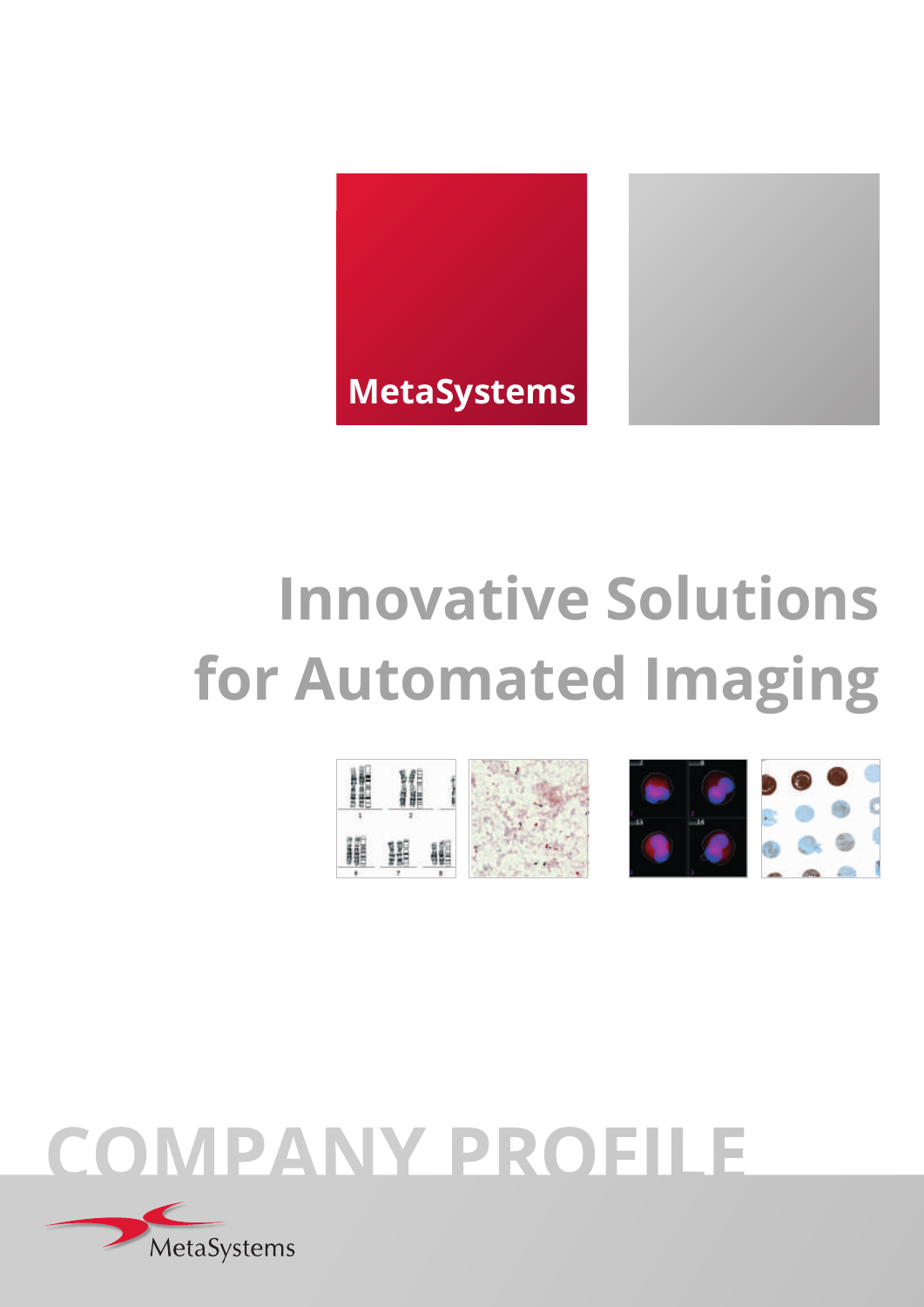# **MetaSystems A Global Company**

#### **Success by Merging Continuity and Innovation**

Since 1986 MetaSystems has designed and manufactured systems for computerized automated microscopic imaging. From the very beginning, the close relationship to the end user has been an essential part of the MetaSystems philosophy. The following three decades have revealed that this was a successful strategy; from humble beginnings, MetaSystems has grown into a highly innovative corporation which still remains connected to its strong roots.

MetaSystems takes pride in the fact that it has been independent from sponsors and external investors for the entirety of its existence. As a result, we now look back to a history of unrivaled continuity. Our products are subject to constant advancement, and our customers benefit from uninterrupted update and upgrade paths - even for installations done in the early days of the company.

Users throughout the world have chosen to optimize their work with MetaSystems products. This has only been possible with the help of the many skillful and hardworking business partners of MetaSystems. We understand that the contribution of our partners is crucial to our success; therefore in 2001, we introduced yearly company meetings for our worldwide distributors. The company has also established a number of subsidiary offices outside of Germany to support our customers and partners in their regions.





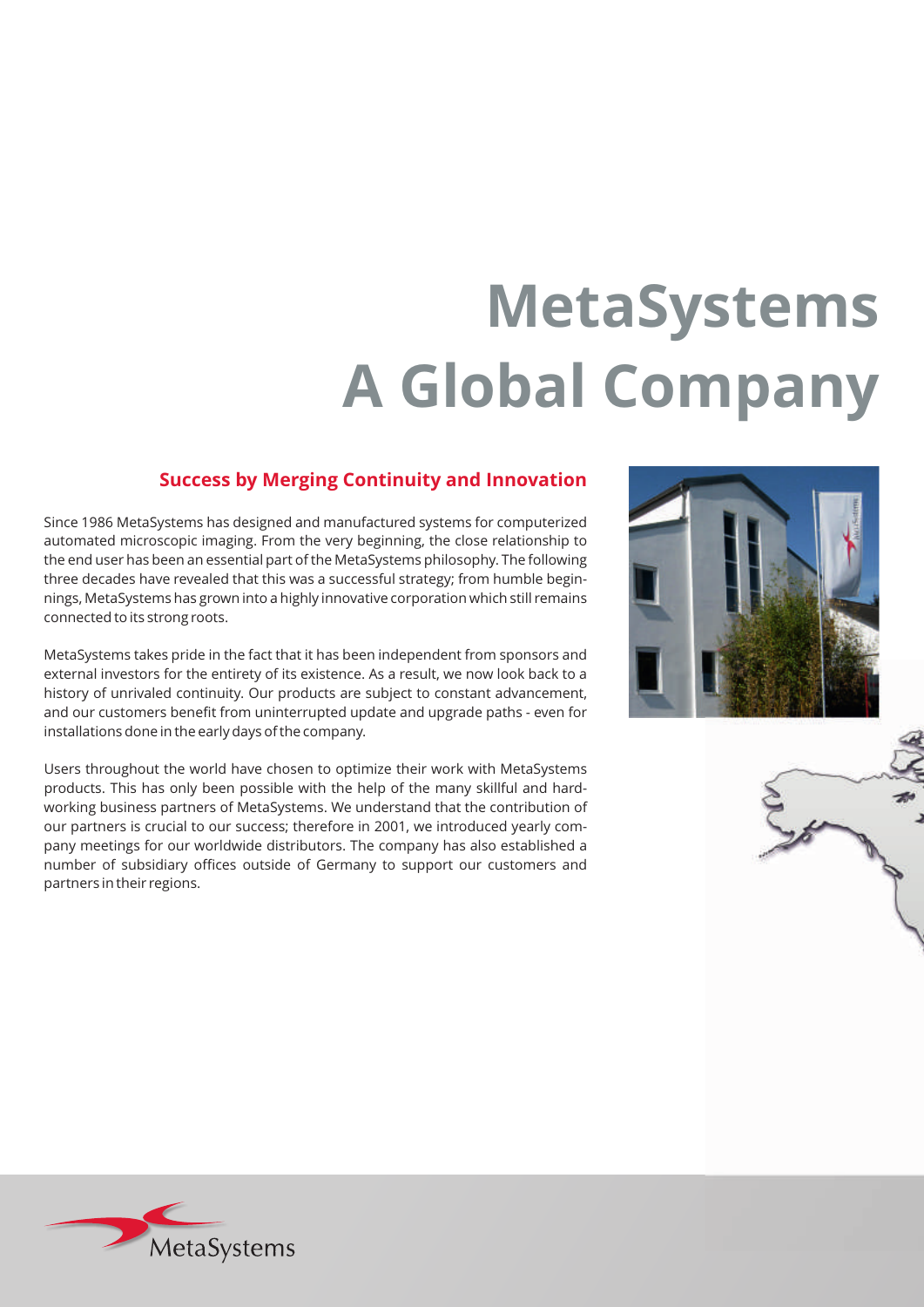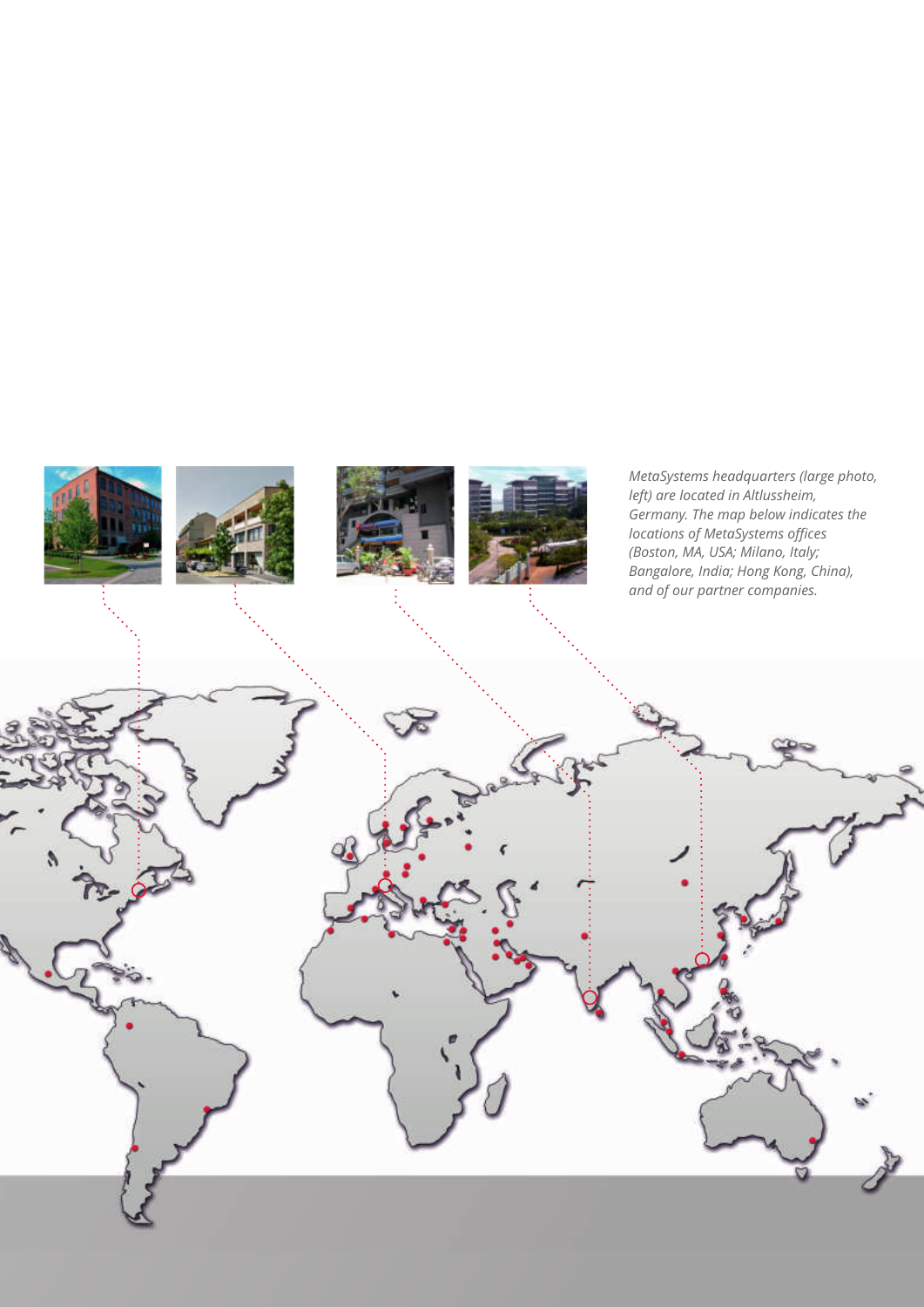## **Neon**

Neon, MetaSystems' innovative imaging platform, is much more than a microscopic imaging system. Neon reliably manages cases, images, and results of single workstations, as well as of large multi-user installations. Neon guarantees that all relevant information is visible whenever and wherever it is needed. Neon's elaborated and flexible workflow settings facilitate seamless integration with existing routines, and allow for the use of a variety of different imaging applications.

**Cytogenetics, Hematology, Oncology**

*Routine workflow optimization and clinical case data management*

Neon is optimized to comprehensively cover the requirements of a clinical routine lab. Neon, with the Metafer module for example, finds metaphases automatically and acquires high-resolution images for karyotyping - a highly valued time saver in routine cytogenetics labs. Additionally, FISH signal patterns in interphases and tissue sections can be analyzed automatically or interactively. Smart multi-user workflows adapt to existing structures, and integrate third-party software by automated import and export of selected case data and images.

Additional applications are supported by the many on-board tools of Neon, e.g., the multicolor FISH and multicolor banding functionality, the tissue micro-array tool, the cell clone analysis, and many more. Patients, physicians, and technicians benefit from consistent documentation, secure handling of sensitive data, and user-friendliness in all procedures.



#### **Microbiology**

*Routine imaging of Gram stain samples, wet mount parasite slides, and other microbial material*

Neon is the perfect tool to digitize and analyze microbiology slides. In collaboration with Copan Italia S.A., a manufacturer of automated specimen processors for microbiology, an optimal workflow for Gram sample digitization has been established. The high resolution images can be directly reviewed on Copan's image workstation, side by side with the culture plate results. All Neon images can also be uploaded to a VMD server (an online image database). Authorized users can then access the images in a web browser, hardware-free, and from anywhere in the world. Institutions with scattered locations can use VMD to share their image and case data. Others may want to utilize VMD for training and education.

MetaSystems also offers products for parasitology, including the digitization of wet mounted floatation samples, and the detection of *M. tuberculosis* in sputum and of *Plasmodium* trophozoites in blood preparations.

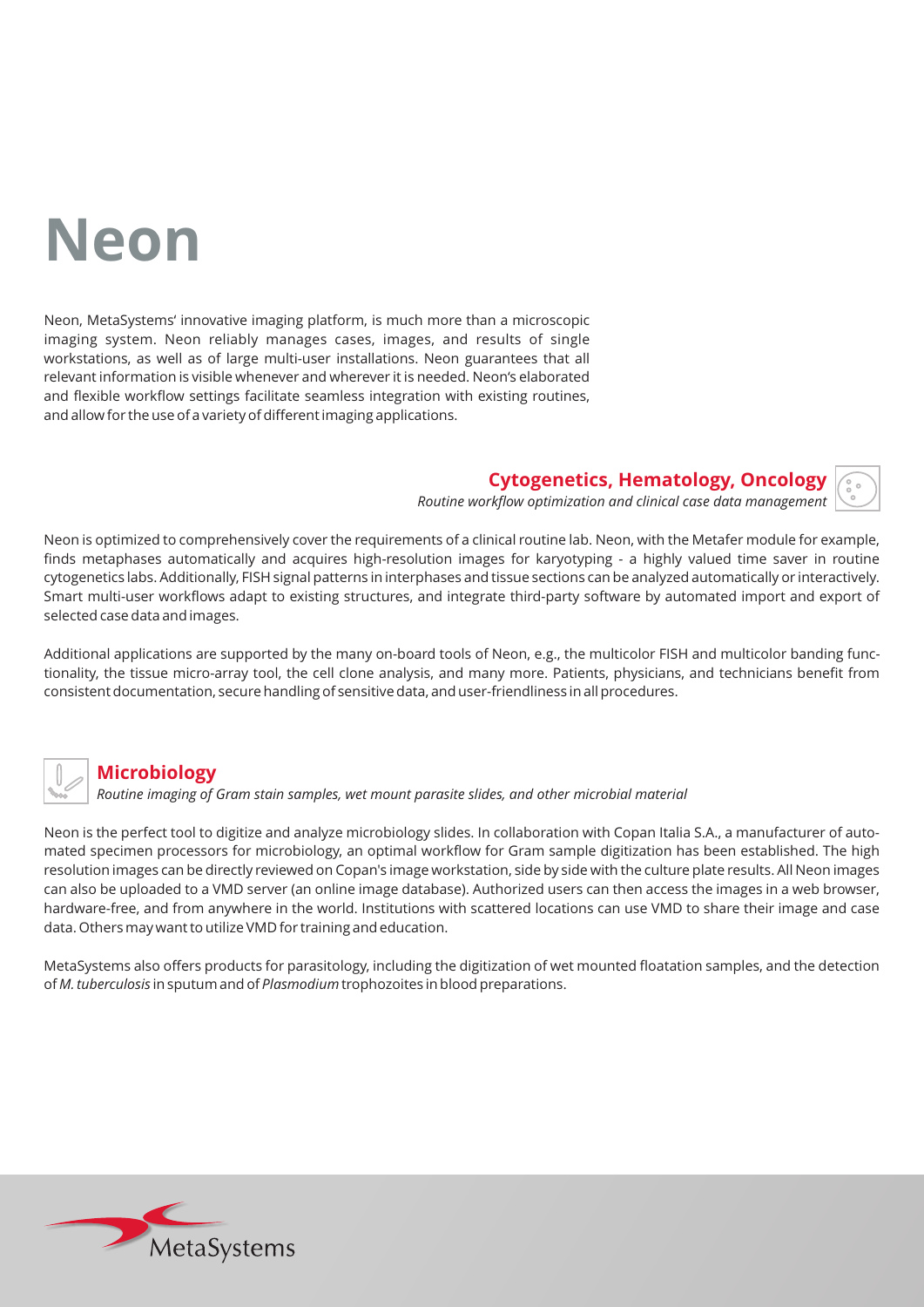



*Quantification of DNA damage in toxicology, environmental studies, and biological dosimetry*

MetaSystems has unparalleled expertise in the automated evaluation of microscope-based mutagenicity assays. With Neon, all of the most important tests for genetic toxicology (micronucleus tests, chromosomal aberrations assays, Comet assay and CometFISH, Ames II test, and y-H2AX assay) can be analyzed on the same scanning platform. Where applicable, these tests are performed in full compliance with the respective OECD guidelines, and can also be implemented in GLP laboratories.

The global radiation research and protection community acknowledges MetaSystems' scanning systems as reliable tools to automate and standardize biological dosimetry assays. Though time saving is an important factor, the main advantage lies in the possibility of establishing global analysis standards, and thus, the ability to create flexible international networks capable of managing casualties in a fast and flexible manner.



#### **Pathology, Neurology, and Proteomics**

*Slide digitization, tissue analysis, and tissue matching*

Neon has many tools to facilitate sophisticated tissue imaging and analysis tasks. Slides are sampled very rapidly, and the single images are stitched to digital slide images in the background. Because Neon utilizes a motorized, fully equipped research microscope, it has access to any image acquisition option; users can choose to engage any magnification, contrasting method, and/or other extra that they want.

Together with Neon's unique software tools, smart slide digitization is made easy. Tissue sections can be matched, regions of interest can be selected and re-scanned with different parameters, and objects detected and analyzed during scanning can be visualized in the whole slide image. A dedicated software for tissue FISH allows for fast on-screen analysis of fluorescence signals in histology samples. With VMD, the online image database server software, images can be uploaded to the internet and shared among different locations.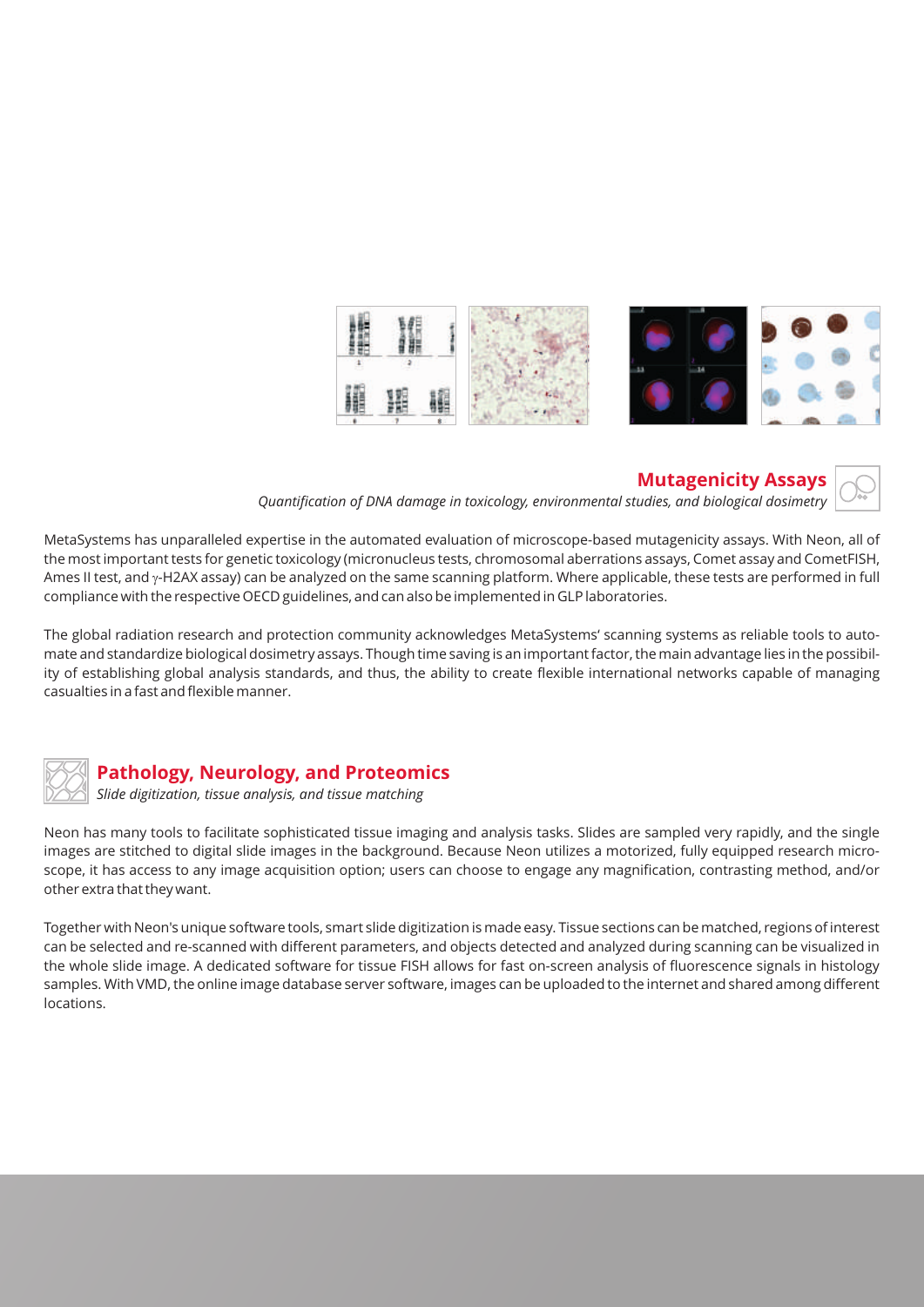## **Hardware**

Neon systems are composed of carefully selected and thoroughly tested third party hardware. However, some aspects of Neon's performance could only be achieved with dedicated parts and hardware items that are completely designed by MetaSystems.

#### **SlideFeeder x80**

Every Neon scanning system can be easily extended with the innovative SlideFeeder x80. This fully automated slide frame exchanger is based on a highly flexible concept that can be adapted to any workload. Handy magazines hold 16 frames of 5 slides each. The total capacity of the SlideFeeder x80 can be upgraded simply by adding slide magazines - from 80 slides (one magazine) up to 880 slides (11 magazines).





#### **CoolCube CCD Cameras**

Each MetaSystems device with image acquisition functionality is equipped with at least one of four different CoolCube CCD cameras. MetaSystems offers two camera models; CoolCube 1 (1.4 MPx) and CoolCube 2 (4 MPx). Both cameras come either as a monochrome camera, or as a color camera. Conveniently, the Neon system can be equipped with both camera models at the same time.

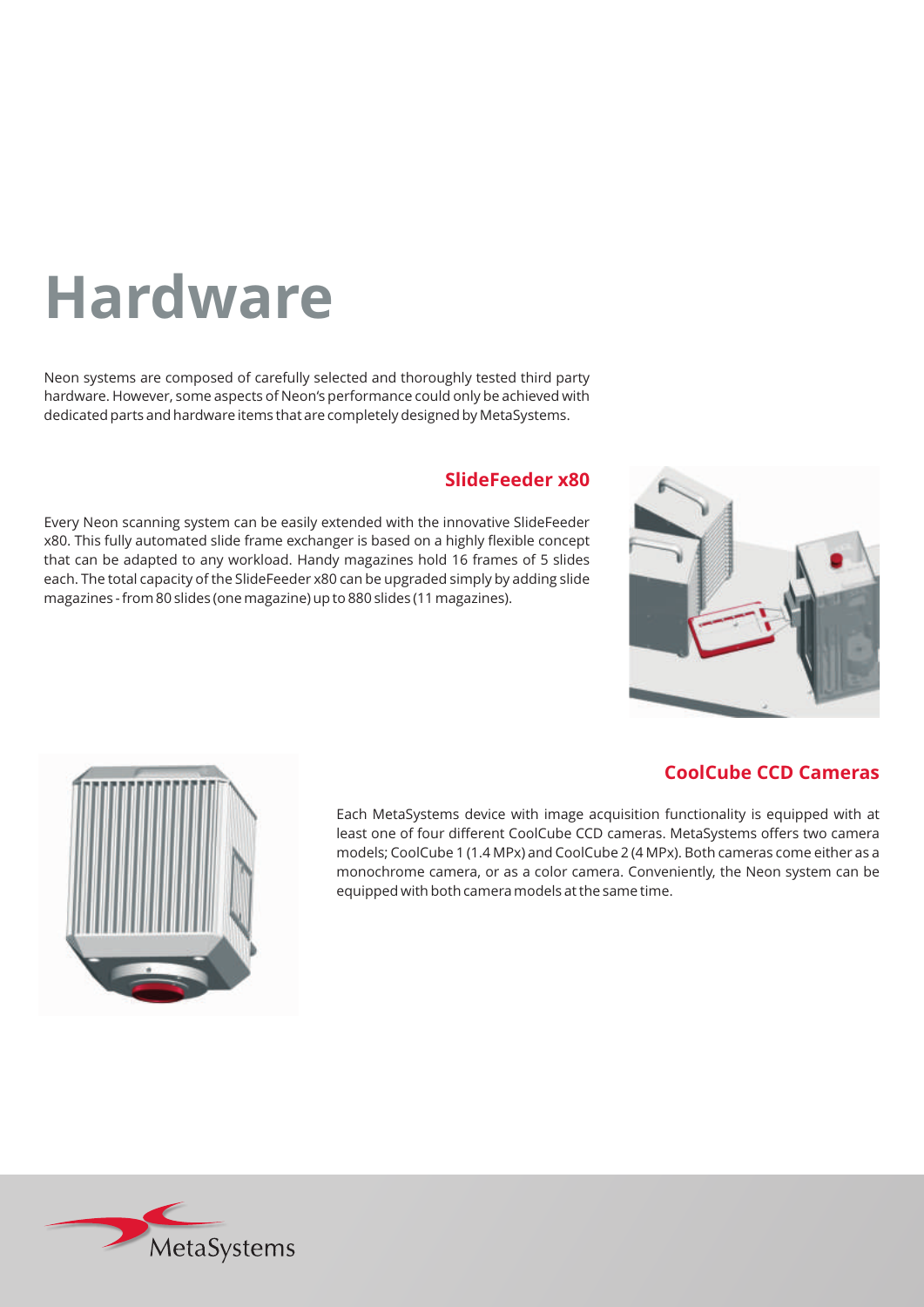## **Customer Care**

MetaSystems takes pride in having established a widespread and innovative product portfolio. However, an integral and equally important outcome of the company's activities is the implementation of global business strategies with a human approach. This unique attitude, which may be referred to as the "MetaSystems Spirit," has been instrumental in achieving the highest product quality and customer satisfaction. Through years of experience and growth, MetaSystems has established and streamlined its procedures, resulting in a robust quality management system.

#### **Service and Helpdesk**

Purchasing a MetaSystems imaging platform is not like buying any piece of consumer electronics. Our goal is to deliver tailor-made service solutions, ensuring optimal results for the individual demands of the customer.

- $\Box$  Our team of highly skilled application specialists and technical professionals will assure smooth production and installation of all systems.
- I All users are trained thoroughly; either on-site or at the MetaSystems campus.
- $\blacksquare$  We offer tailored software update and maintenance contracts for all installations upon request.
- $\blacksquare$  We offer fast and competent help and support via telephone, eMail, and remote access.

#### **Quality**

All MetaSystems products are manufactured in Germany under a comprehensive quality management system. MetaSystems has been certified according to the ISO 13485 standard for the design and manufacture of medical devices.

In Europe, MetaSystems products are labeled with the CE mark, a conformity mark for products sold within the EU.

MetaSystems cares about sustainability and social responsibility. The company has been audited in the areas of ecology, economy, and social competence, and has been awarded the seal of approval for trusted sustainability (D-12/400772).



Our partner company, MetaSystems Probes, has an extensive and continuously growing portfolio of FISH DNA probes. For details, please refer to the probes website or contact us.

**www.metasystems-probes.com**